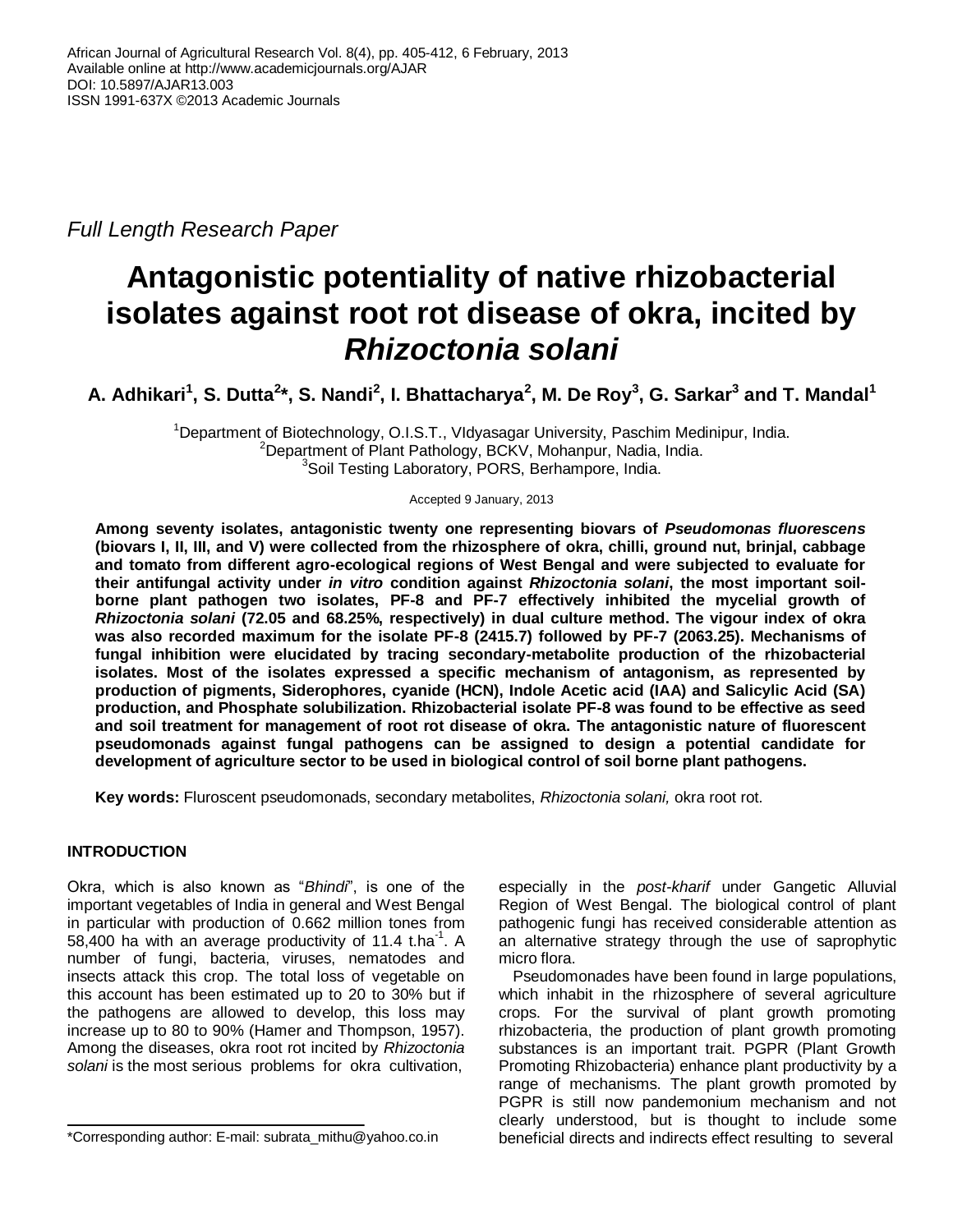hypothesis such as production of antibiotics, siderophores, or cyanhidric acid (HCN), that decrease the growth of phytopathogens and other deleterious microorganisms, production of plant growth regulators, or improvements in plant nutrient uptake (Glick, 1995; Myoungsu et al., 2005) and production of phytohomones such as auxins (Asghar et al., 2002), cytokinins (Arkhipova et al., 2005) and gibberellins (Gutierrez-Manero et al., 2001; Joo et al., 2004) as well as through the solubilization of phosphate minerals (Freitas et al., 1997) are usually believed to be involved. Root colonization by PGPR may induce the production of plant growth substances by the plant (Patten and Glick, 2002).

This present investigation was undertaken to find out and characterize the effective isolates of fluorescent pseudomonads and possible mechanisms for antagonism elucidated by determining secondary-metabolites production and its application for management of root rot disease of okra.

## **MATERIALS AND METHODS**

#### **Collection of soil samples and isolation, characterization and identification of rhizobacterial isolates**

Fluorescent pseudomonads were isolated from the soil collected from the rhizosphere of different crops with King's medium B (KMB) (King et al., 1954). The antagonistic rhizobacterial isolates were characterized on the basis of their morphological (cell shape, cell arrangement, gram reaction), cultural (colony type, pigment production) and biochemical identification keys of Bossis (1995) for Pseudomonas sp. Pseudomonads were identified to species and biovars on the basis of oxidase, arginine dihydrolase, denitrificacation, gelatine hydrolysis, levan production, and acid production from trehalose, utilization of tryptophane and L-tartrate (Bossis et al., 2000). The rhizobacterial isolates were bioassayed for their ability to promote/inhibit seedling growth on okra using the method as described by ISTA (1966). These bacterial colonies were tested for their antagonistic activity against *R. solani* by dual culture technique.

## *In vitro* **antagonistic activity against soil borne fungal pathogen**

For each treatment three replications were used. Percent inhibition over control was calculated by using the formula as follows:

$$
I = \frac{C - T}{C} \times 100
$$

 $I =$  percent inhibition of mycelium;  $C =$  growth of mycelium in control, and  $T =$  growth of mycelium in treatment.

## **Secondary metabolites production by bacterial isolates**

Bacterial strains producing an antagonism towards pathogen (*R. solani*), were tested for the production of secondary metabolites like production of IAA (Gordon and Weber, 1951), Siderophore (Reeves et al., 1983), HCN (Lorck, 1948; modified by Alstrom, 1989), Salicylic acid (Meyer et al., 1992) and Phosphate solubilization (Ammonium phosphomolybdate method).

## **Preparation of mass inoculums**

250 ml of nutrient sucrose broth (0.1% sucrose) was inoculated with PF-8 isolates and mass culturing was done in rotary shaker incubator for 60 h at 28  $\pm$  2°C and the bacterial cultures were mixed in sterilized talc containing 1% CMC. Talc mixed culture containing  $(3.5 \times 10^8 \text{ cft}$  / g of talc mixed product) was used for seed treatment as well as soil treatment.

#### **Effect of rhizobacterial isolates on management of root rot disease of okra**

The experiment was conducted in C-Block farm, BCKV, Kalyani during pre-kharif season 2011. Seven treatments (Table 4) were used in three replications in RBD in 9  $m^2$  plot size. Standard package of practices were maintained except for disease management measures. Disease incidence (%) was calculated based on the following formula:

(Number of infected plants / Total number of plants)  $\times$  100

Fruits picking was done in seven days intervals and total plot yield was obtained (kg/ 9 m<sup>2</sup> plot).

## **Statistical analysis**

Correlation and regression were calculated based on the dependable (percentage of growth inhibition of pathogen) and independable variables (IAA, HCN, SA, Siderophore production and phosphate solubilization). A Hierarchical cluster analysis with the UPGMA algorithm was performed with the SPSS 10.0 analysis system.

# **RESULTS AND DISCUSSION**

Twenty one out of the seventy isolates isolated from different crops of different regions (Table 1) exhibited antagonistic activity towards *R. solani.* Using the phenotypical criteria (Bossis et al., 2000) seven, ten and three isolates were identified as *P. fluorescens* biovar I, V, III respectively. Only one isolate of PF- 23 identified as *P. fluorescens* biovar II (Table 2). Most of the antagonistic bacteria (*P. fluorescens* biovar V) were isolated from new gangetic alluvial region and remaining (*P. fluorescens* biovar I ) from terai, old alluvial and red & lateritic region of West Bengal (Table 1).

# *In vitro* **antagonism**

The demonstration of higher inhibition level was elucidated by restriction of growth toward *R. solani* by fluorescent pseudomonads. Antifungal activity shown by these isolates is given in the Table 4 which reveals that there is variation in the antifungal activity among the isolates. The effective antagonistic rhizobacterial isolates exhibited antagonistic activity in the range of 42 to 72% and significantly highest antagonistic activity against *R. solani* was observed by PF-8 isolates (72.05% inhibition) in dual culture method. The data depicted in the Table 3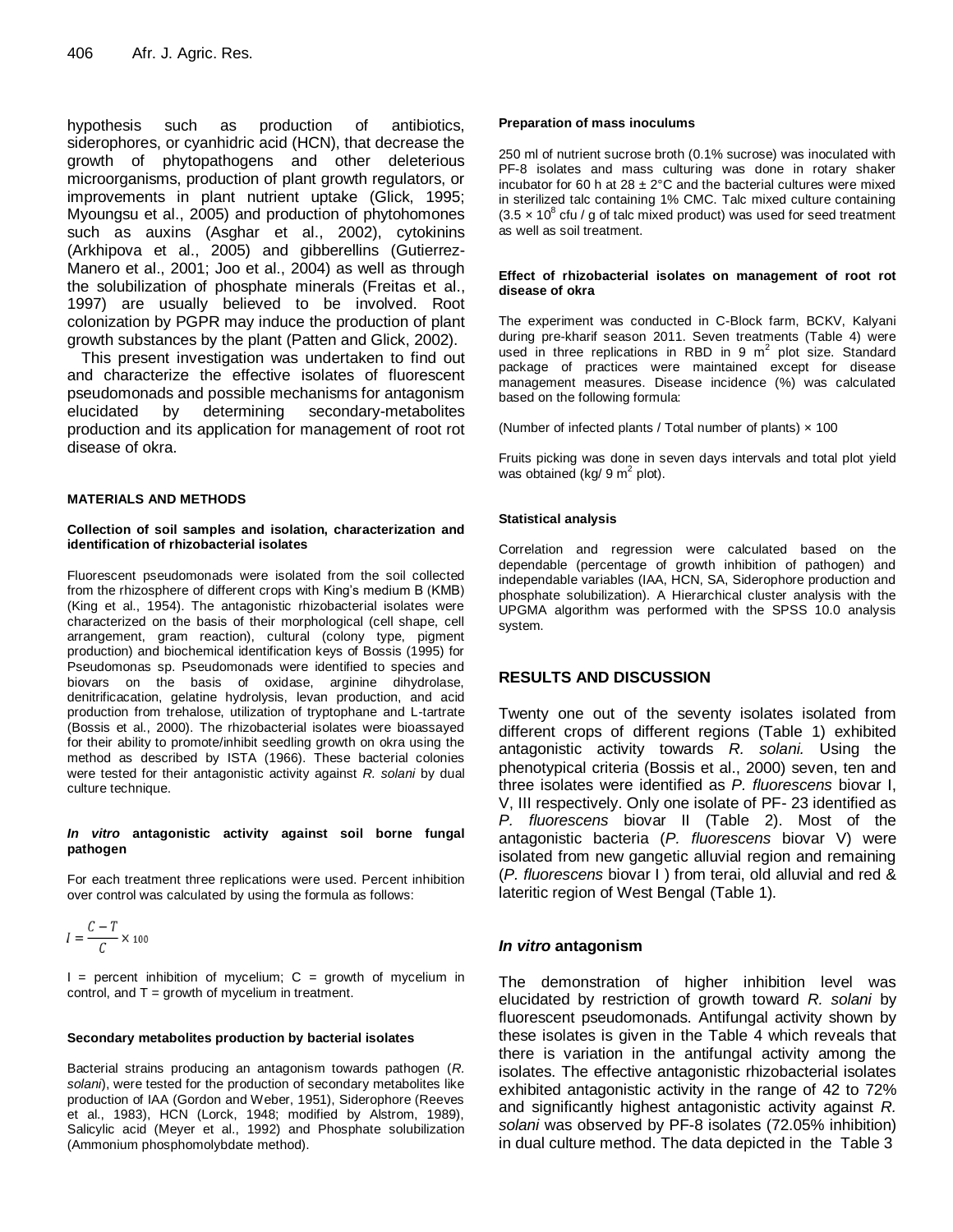| <b>Location</b>           | Lat and long                           | Soil<br>Rhizosphere | No. of isolates | Antagonistic<br><b>isolates</b> |
|---------------------------|----------------------------------------|---------------------|-----------------|---------------------------------|
| Purulia (Hura)            | 23.32208° N Lat; 86.65498° E Long      | Okra                | 5               | PF <sub>2</sub>                 |
| Daspur (W. Midnapore)     | 22.60464° N Lat; 87.72351° E Long      | Chilli              | 6               | PF <sub>3</sub>                 |
| N. Dinajpur (Chopra)      | 26.42204° N Lat; 88.28401° E Long      | <b>Brinjal</b>      |                 | PF4.PF5                         |
| Kalyani (Nadia)           | 22.98515° N Lat; 88.43335° E Long      | Okra                | 8               | PF7, PF8, PF23                  |
| Beharampore (Murshidabad) | 24.16912° N Lat; 88.32502° E Long      | Okra                | 4               | PF9                             |
| Hoogly (polba)            | 22.96489° N Lat; 88.31884° E Long      | Potato              | 5               | <b>PF10</b>                     |
| Malda                     | 25.06209° N Lat: 88.14974° E Long      | Bean                | 3               | <b>PF11</b>                     |
| Purulia (Hura)            | 23.32208° N Lat: 86.65498° E Long      | Citrus              | 4               | PF13,14                         |
| Kalyani (Nadia)           | 22.98515° N Lat; 88.43335° E Long      | Potato              | 4               | <b>PF15</b>                     |
| Kalyani (Nadia)           | 22.98515° N Lat; 88.43335° E Long      | Cabbage             | 3               | <b>PF16</b>                     |
| Hoogly (polba)            | 22.96489° N Lat; 88.31884° E Long      | <b>Brinjal</b>      | 3               | <b>PF17</b>                     |
| Daspur (W. Midnapore)     | 22.60464° N Lat; 87.72351° E Long      | Ground nut          | 3               | <b>PF18</b>                     |
| <b>Burdwan</b>            | 23.2500° N Lat; 87.8500° E Long        | Tomato              | 3               | <b>PF19</b>                     |
| Kalyani (Nadia)           | 22.98515° N Lat: 88.43335° E Long      | <b>Brinjal</b>      | 4               | <b>PF20</b>                     |
| Panskura (East Midnapore) | 22.42841° N Lat; 87.72411° E Longitude | Groundnut           | 3               | <b>PF21</b>                     |
| Kalyani (Nadia)           | 22.98515° N Lat; 88.43335° E Long      | Chilli              | 3               | <b>PF22</b>                     |
| Purulia (Baghmundi)       | 23.12° N Lat; 86.3° E Long             | Okra                | 2               | <b>PF24</b>                     |

**Table 1.** List of location, rhizosphere of rhizobacterial isolates and antagonistic isolates.

**Table 2.** Biochemical characteristics for the identification of isolates belonging to *P. fluorescens* and *P. putida* (Bossis et al., 2000).

| Isolate         | <b>Fluorescence</b> | <b>Arginine</b> | Oxidase   | <b>Tabac</b>             | <b>Gelatine</b> | <b>Trehalose</b>         | Lev                          | Deni                     | L-ara     | $L(+)$ tart + |
|-----------------|---------------------|-----------------|-----------|--------------------------|-----------------|--------------------------|------------------------------|--------------------------|-----------|---------------|
| PF <sub>2</sub> | $+$                 | $+$             | $\ddot{}$ | $\overline{\phantom{0}}$ | $\ddot{}$       | $+$                      | $\ddot{}$                    | $\blacksquare$           | <b>NA</b> | <b>NA</b>     |
| PF <sub>3</sub> | $\ddot{}$           | $\ddot{}$       | $\ddot{}$ | $\overline{\phantom{a}}$ | $\ddot{}$       | $\overline{\phantom{a}}$ | -                            | $\overline{\phantom{a}}$ | <b>NA</b> | <b>NA</b>     |
| PF <sub>4</sub> | +                   | $\ddot{}$       | $\ddot{}$ | $\overline{\phantom{0}}$ | $\ddot{}$       | $+$                      | $\ddot{}$                    | $\overline{\phantom{a}}$ | <b>NA</b> | <b>NA</b>     |
| PF <sub>5</sub> | +                   | +               | $\ddot{}$ |                          | $\ddot{}$       | $\ddot{}$                | $\pm$                        | $\overline{\phantom{a}}$ | <b>NA</b> | <b>NA</b>     |
| PF7             | +                   | $\ddot{}$       | $\ddot{}$ |                          | +               |                          |                              | $\ddot{}$                | <b>NA</b> | <b>NA</b>     |
| PF <sub>8</sub> | +                   | $\ddot{}$       | $\ddot{}$ | $\overline{\phantom{a}}$ | +               |                          | $\qquad \qquad \blacksquare$ | $\blacksquare$           | <b>NA</b> | <b>NA</b>     |
| PF <sub>9</sub> | +                   | +               | +         |                          | +               |                          |                              | $\blacksquare$           | <b>NA</b> | <b>NA</b>     |
| <b>PF10</b>     | $\ddot{}$           | $\pm$           | $\ddot{}$ |                          | +               |                          |                              |                          | <b>NA</b> | <b>NA</b>     |
| <b>PF11</b>     | +                   | $\ddot{}$       | $\ddot{}$ | $\overline{\phantom{0}}$ | +               |                          |                              |                          | <b>NA</b> | <b>NA</b>     |
| <b>PF13</b>     | +                   | +               | $\ddot{}$ |                          | +               | $\ddot{}$                | +                            | $\overline{\phantom{a}}$ | <b>NA</b> | <b>NA</b>     |
| <b>PF14</b>     | ٠                   | $\pm$           | $\ddot{}$ |                          | +               |                          | $\qquad \qquad \blacksquare$ | $\ddot{}$                | <b>NA</b> | <b>NA</b>     |
| <b>PF15</b>     | +                   | $\ddot{}$       | $\ddot{}$ | $\overline{\phantom{0}}$ | +               |                          | Ξ.                           | $\ddot{}$                | <b>NA</b> | <b>NA</b>     |
| <b>PF16</b>     | +                   | +               | $\ddot{}$ |                          | +               |                          |                              | $\overline{\phantom{a}}$ | <b>NA</b> | <b>NA</b>     |
| <b>PF17</b>     | +                   | $\ddot{}$       | $\ddot{}$ |                          | +               |                          |                              | $\overline{a}$           | <b>NA</b> | <b>NA</b>     |
| <b>PF18</b>     | +                   | $\ddot{}$       | $\ddot{}$ | $\blacksquare$           | +               |                          | $\qquad \qquad \blacksquare$ | $\blacksquare$           | <b>NA</b> | <b>NA</b>     |
| <b>PF19</b>     | +                   | +               | $\ddot{}$ |                          | +               |                          |                              | $\blacksquare$           | <b>NA</b> | <b>NA</b>     |
| <b>PF20</b>     | +                   | +               | $\ddot{}$ |                          | +               | $\pm$                    | $\pm$                        | $\overline{\phantom{a}}$ | <b>NA</b> | <b>NA</b>     |
| <b>PF21</b>     | +                   | +               | $\ddot{}$ | $\overline{\phantom{0}}$ | +               |                          | $\qquad \qquad \blacksquare$ | $\overline{\phantom{a}}$ | <b>NA</b> | <b>NA</b>     |
| <b>PF22</b>     | +                   | +               | +         |                          | $\ddot{}$       |                          |                              | $\overline{\phantom{a}}$ | <b>NA</b> | <b>NA</b>     |
| <b>PF23</b>     | +                   | $\ddot{}$       | $\ddot{}$ |                          | $\ddot{}$       | $\pm$                    | $\ddot{}$                    | $\pm$                    | $^+$      | $+$           |
| <b>PF24</b>     | ٠                   | +               | ÷         |                          | +               | ٠                        | $\pm$                        | $+$                      | <b>NA</b> | <b>NA</b>     |

L-ara, L-arabinose; Den., Denitrification; Lev., Levan; L(+) tart., L(+) tartrate; +, positive result; –, negative result; NA, not applicable.

indicated that the vigour index based on germination percentage, root length and shoot length was also recorded maximum for the isolate PF-8 (2415.7) followed by PF-7 (2063.25). Variation in the antifungal activity of the Fluorescent pseudomonads isolates was also been observed by other workers. Tripathi and Johri (2002) observed *in vitro* inhibition of *Colletotrichum dermatium, R. solani* and *Sclerotium rolfsii* by fluorescent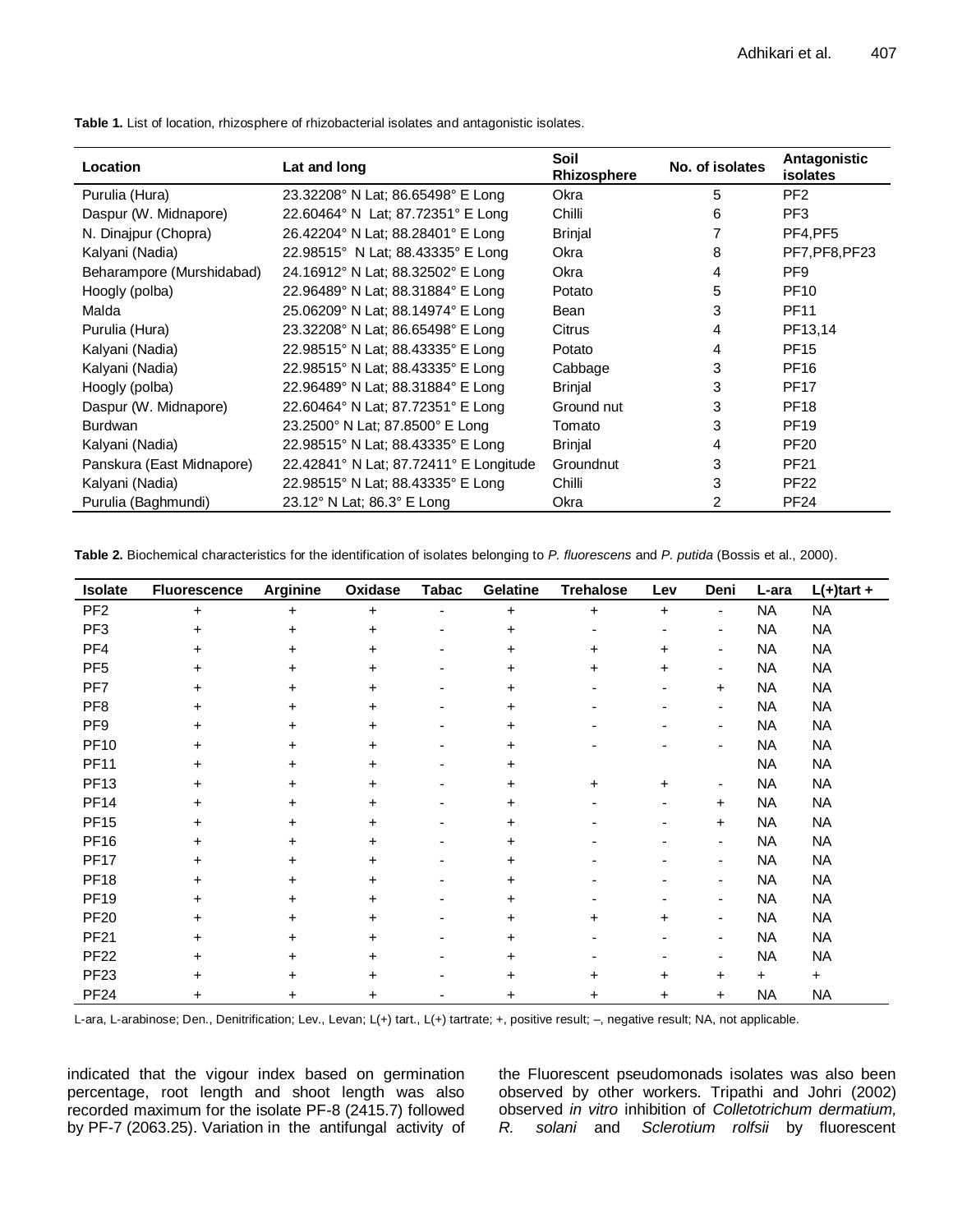| Name of the antagonists | Germination (%) | Root length (cm) | Shoot length (cm) | <b>Vigour index</b> |
|-------------------------|-----------------|------------------|-------------------|---------------------|
| PF <sub>2</sub>         | 58.3            | 11.5             | 4.6               | 938.63              |
| PF <sub>3</sub>         | 66.7            | 10.3             | 3.9               | 947.14              |
| PF4                     | 58.3            | 10.1             | 2.5               | 734.58              |
| PF <sub>5</sub>         | 66.7            | 11.8             | 2.9               | 980.49              |
| PF7                     | 91.7            | 16.4             | 6.1               | 2063.25             |
| PF <sub>8</sub>         | 83.3            | 21.5             | 7.5               | 2415.70             |
| PF <sub>9</sub>         | 66.7            | 13.6             | 5.4               | 1267.30             |
| <b>PF10</b>             | 75.0            | 12.9             | 3.1               | 1200.00             |
| <b>PF11</b>             | 66.7            | 14.2             | 3.3               | 1167.25             |
| <b>PF13</b>             | 66.7            | 10.7             | 2.4               | 873.77              |
| <b>PF14</b>             | 58.3            | 11.2             | 2.9               | 822.03              |
| <b>PF15</b>             | 66.7            | 12.1             | 3.7               | 1053.86             |
| <b>PF16</b>             | 66.7            | 12.3             | 3.1               | 1027.18             |
| <b>PF17</b>             | 66.7            | 13.1             | 5.4               | 1233.95             |
| <b>PF18</b>             | 66.7            | 15.1             | 3.3               | 1227.28             |
| <b>PF19</b>             | 58.3            | 8.4              | 2.8               | 652.96              |
| <b>PF20</b>             | 75.0            | 11.1             | 3.2               | 1072.50             |
| <b>PF21</b>             | 58.3            | 8.8              | 4                 | 746.24              |
| <b>PF22</b>             | 66.7            | 9.3              | 3.7               | 867.10              |
| <b>PF23</b>             | 58.3            | 9.4              | 2.4               | 687.94              |
| <b>PF24</b>             | 58.3            | 10.1             | 2.5               | 734.58              |
| Control                 | 58.3            | 8.4              | 2.1               | 612.15              |

**Table 3.** Effect of seed bacterization with native rhizobacterial isolates and their combinations on seed germination, root length, shoot length and vigour index.

pseudomonads. The data depicted in the Table 3 indicated maximum vigour index based on germination percentage, root length and shoot length for the isolate PF-8 (2415.7) followed by PF-7 (2063.25). The effective rhizobacterial antagonist isolates were selected for further characterization of secondary metabolites traits (Table 4).

# **Secondary metabolites traits**

Twenty one rhizobacterial isolates were selected for the secondary metabolites trait analysis. They were tested for their ability to produce antifungal metabolites, Phytohormones- IAA, HCN, Siderophores, SA and Phosphate solubilization activity. Significantly higher amount of secondary metabolites were produced by PF-8 and PF-7 isolates as compared with others. The production of IAA was in the range of 19.76 to 137.19 µg/ml. Thirteen isolates produced IAA in between 19 and 50 µg/ml and eight isolates produced IAA more than 50 µg/ml amount. Ahamad et al. (2005) also reported the production of IAA by 11 isolates of pseudomonads from different crop plants in the range of 5.34 to 22.4 mg/ml. Similarly Karnwal (2009) also reported the varying amounts of IAA production by fluorescent pseudomonads. Anandaraj and Sarma (2003) reported that growth-promoting strains of fluorescent Pseudomonads were found to synthesize

phytohormones *viz*. IAA and Gibberellic Acid (GA). The production of significant levels of IAA and cause of shoot and root elongation in soybeans are nothing but the application of plant growth promoting rhizobacteria, Pseudomonas sp (Gupta et al., 2002). Thus, this present findings indicated that the eight rhizobacterial isolates having the potentiality of higher production of IAA may be exploited in future for enhancement of plant growth. It was noteworthy that, production of HCN was important secondary metabolite in terms of pathogen inhibition. All the rhizobacterial isolates of this present study were cyanogenic but the isolates PF- 8 and PF-7 were capable of production of significantly higher amount of HCN. PF-8 and PF-7 could be characterized as potential antagonistic isolates in terms of production of higher amount of secondary metabolites traits like HCN, siderophore, SA, IAA and phosphate solubilization activity. In order to predict the antagonistic activity of rhizobacterial isolates with biochemical parameters a linear multiple regression model was developed using different biochemical parameters through stepwise method.

Y = 23.957 - 0.0574 X2(IAA) + 3.66.57 X3(HCN);  $R^2$  = 0.890;  $R^2_{\text{adj}}$  = 0.878  $(1)$ 

 $Y = 0.0026X - 0.0497; R^2 = 0.8479$  (2)

HCN production, the single secondary metabolite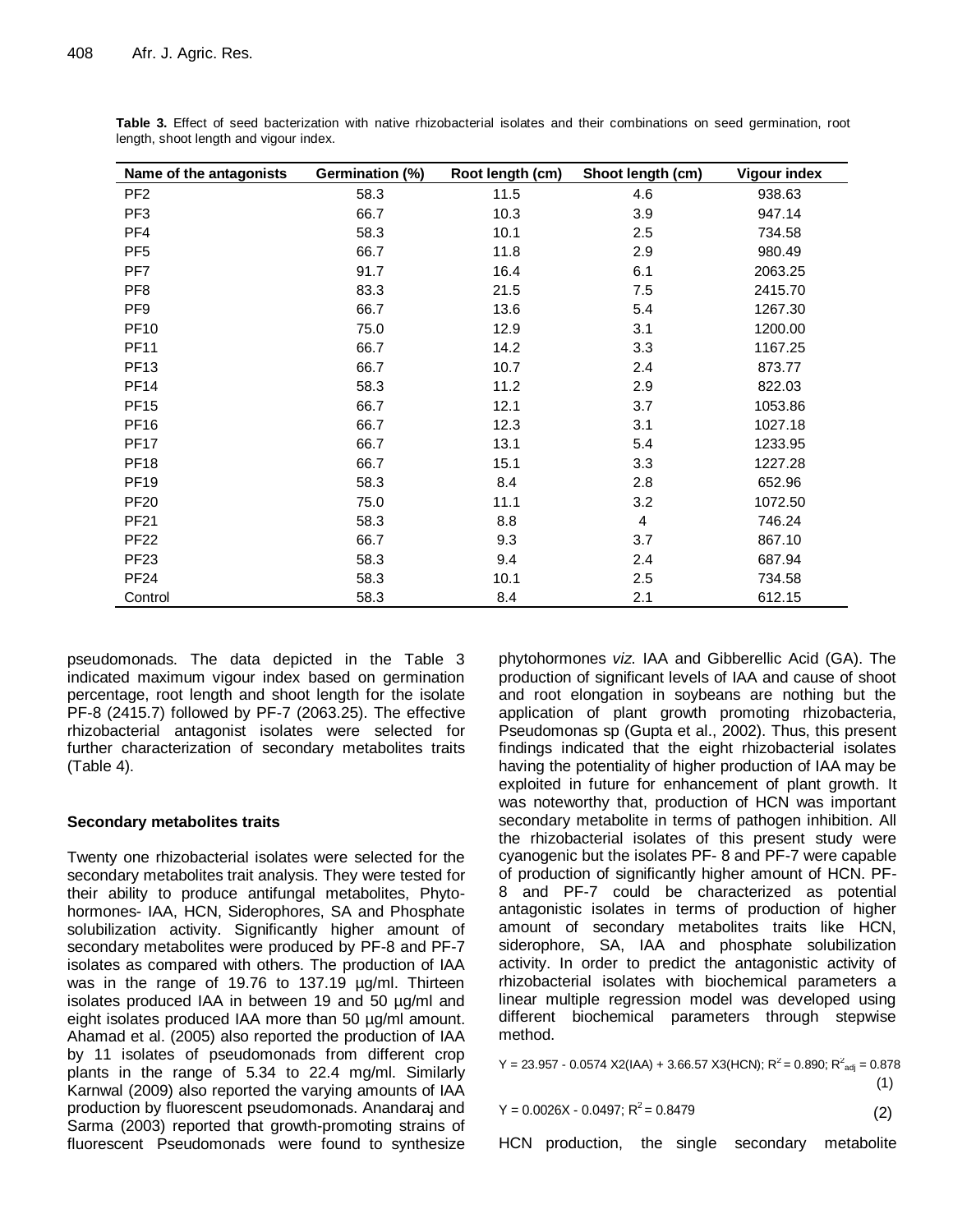**Table 4.** Production of secondary metabolites.

| <b>Isolates</b> | <b>Growth inhibition</b><br>against RS (%) | <b>IAA production</b><br>$(\mu g/ml)$ | <b>HCN</b> production<br>(Absorbance at 625 nm) | <b>Siderophore production</b><br>(umole benzoic acid /ml) | Salicylic acid<br>production (µg/ml) | Phosphate solubilization<br>(µg/ ml culture filtrate) |
|-----------------|--------------------------------------------|---------------------------------------|-------------------------------------------------|-----------------------------------------------------------|--------------------------------------|-------------------------------------------------------|
| PF <sub>2</sub> | 63.15 $^{cd}$ (52.62)                      | $24.42^{kl}$                          | 0.111 <sup>d</sup>                              | 15.0 <sup>cde</sup>                                       | 3.07 <sup>def</sup>                  | 29.53                                                 |
| PF <sub>3</sub> | 65.1 $\degree$ (53.79)                     | $43.86^{h}$                           | $0.121$ <sup>c</sup>                            | $19.89^b$                                                 | 0.465                                | $67.98^{b}$                                           |
| PF4             | 56.1 <sup>gh</sup> (48.50)                 | 76.36 <sup>d</sup>                    | $0.098^{\rm efg}$                               | $11.84$ <sup>def</sup>                                    | 1.61 <sup>h</sup>                    | 27.24                                                 |
| PF <sub>5</sub> | $53.8hi$ (47.18)                           | $52.59^{9}$                           | $0.091^{\text{fgh}}$                            | $10.64^{ef}$                                              | $4.33^{bc}$                          | $35.03^{k}$                                           |
| PF7             | 68.25 <sup>b</sup> (55.70)                 | 81.49 <sup>c</sup>                    | $0.135^{b}$                                     | $30.43^a$                                                 | $4.99^{b}$                           | $105.26^{a}$                                          |
| PF <sub>8</sub> | 72.05 <sup>a</sup> (58.08)                 | $137.19^{a}$                          | $0.157^{\text{a}}$                              | $33.65^a$                                                 | 6.0 <sup>a</sup>                     | $108.59^{a}$                                          |
| PF <sub>9</sub> | $56^{gh}$ (48.45)                          | $29.34^{j}$                           | 0.09 <sup>gh</sup>                              | $12.90$ <sup>def</sup>                                    | 2.76 <sup>defg</sup>                 | 53.87 <sup>cd</sup>                                   |
| <b>PF10</b>     | 58.4 <sup>fg</sup> (49.84)                 | $22.67^{lm}$                          | $0.101^{de}$                                    | $14.84^{\text{cde}}$                                      | $1.76^{9h}$                          | $51.34^{de}$                                          |
| <b>PF11</b>     | 63.7 $^{cd}$ (52.95)                       | $19.76^{m}$                           | $0.110^{d}$                                     | $16.18^{bcd}$                                             | 2.61 <sup>efgh</sup>                 | $50.93$ <sup>def</sup>                                |
| <b>PF13</b>     | 54.65 <sup>hi</sup> (47.65)                | $74.43^{de}$                          | $0.092^{\text{fgh}}$                            | $17.73^{bc}$                                              | 2.83 <sup>defg</sup>                 | $49.2$ <sup>defg</sup>                                |
| <b>PF14</b>     | $44.05^{(41.58)}$                          | $72.43^e$                             | $0.073^{jk}$                                    | $10.87$ <sup>ef</sup>                                     | $2.38^{fgh}$                         | $37.84^{jk}$                                          |
| <b>PF15</b>     | 55.7 <sup>ghi</sup> (48.27)                | $28.25^{jk}$                          | $0.087^{\rm ghi}$                               | $13.44^{\text{cdef}}$                                     | $3.07^{\rm def}$                     | 45.67fgh                                              |
| <b>PF16</b>     | 61.7 <sup>de</sup> (51.77)                 | $37.95^{\circ}$                       | $0.106^{de}$                                    | $12.43^{\text{def}}$                                      | 3.72 <sup>cd</sup>                   | 57.33 <sup>c</sup>                                    |
| <b>PF17</b>     | 59.55ef 50.51)                             | $29.10^{j}$                           | $0.091^{\text{fgh}}$                            | 13.16 <sup>cdef</sup>                                     | $2.64^{\mathsf{defgh}}$              | $51.49$ <sup>de</sup>                                 |
| <b>PF18</b>     | $52.95$ <sup><math>(46.69)</math></sup>    | $27.74^{jk}$                          | 0.083 <sup>hij</sup>                            | $10.71$ <sup>ef</sup>                                     | 2.06 <sup>fgh</sup>                  | $45.18^{9h}$                                          |
| <b>PF19</b>     | $58.85^{6}$ (50.10)                        | 37.00                                 | $0.081^{\text{hij}}$                            | $13.60^{\text{cdef}}$                                     | $1.55^h$                             | 46.09 <sup>efgh</sup>                                 |
| <b>PF20</b>     | $47.25k$ (43.42)                           | 23.74                                 | $0.076^{i}$                                     | $12.68$ <sup>def</sup>                                    | 3.06 <sup>def</sup>                  | 42.08hij                                              |
| <b>PF21</b>     | 54.75h (47.73)                             | 64.71                                 | $0.091^{\text{fgh}}$                            | $10.40^\mathrm{ef}$                                       | 2.84 <sup>defg</sup>                 | $44.30^{9}$ hi                                        |
| <b>PF22</b>     | $50.2^{j}$ (45.11)                         | $106.04^{b}$                          | 0.082 <sup>hij</sup>                            | $9.58^{f}$                                                | 3.61 <sup>cde</sup>                  | 39.19ijk                                              |
| <b>PF23</b>     | 42.05(40.43)                               | 37.10                                 | $0.065^{k}$                                     | $9.65^{\dagger}$                                          | $2.26^{fgh}$                         | $35.83^{k}$                                           |
| <b>PF24</b>     | $47.9^{jk}$ (43.80)                        | 24.93kl                               | $0.078^{i}$                                     | $11.98$ <sup>def</sup>                                    | 2.49 <sup>fgh</sup>                  | $29.11$ <sup>1</sup>                                  |
| $SEM(\pm)$      | 0.610                                      | 0.875                                 | 0.0748                                          | 0.998                                                     | 0.2274                               | 1.216                                                 |
| CD (P=0.05)     | (1.799)                                    | 2.580                                 | 0.0224                                          | 2.946                                                     | 0.6707                               | 3.586                                                 |

Value with the same letters indicates they are not significantly different (p=0.05) by DMRT analysis; all values in parentheses are arc-sine transformed values of percent values.

variables of rhizobacterial isolates can able to explain the variation in antagonistic potentiality of rhizobacterial isolates by 84% (Figure 1). Based on the stepwise regression equation it was observed that HCN production was one of the most important predictors for evaluation of antagonistic activity of rhizobacterial isolates against soil-borne plant pathogens. Similarly, Ramette et al. (2003) reported that microbial production of HCN has been reported as an important antifungal

trait to control root infecting fungi. The collar rot of sunflower disease suppression by fluorescent pseudomonads was promoted by HCN production (Shivani et al., 2005). The increased production of HCN by the efficient strain of P. fluorescens contributed to effective inhibition of mycelial growth of Rhizoctonia solani *in vitro* (Kuklinskysobral et al., 2004) and appears to be a major factor in control of soil-borne disease by Pseudomonas fluorescens CHA0 (Jamali et al.,

2009).

The two tailed Pearson's correlation between antagonistic activity of rhizobacterial isolates and their secondary metabolites production revealed that HCN, siderophore production and Psolubilization activity of rhizobacterial isolates were significantly positively correlated with the antagonistic activity of rhizobacterial isolates even at 1 % level (Table 5).

Many *P. fluorescens* isolates are known to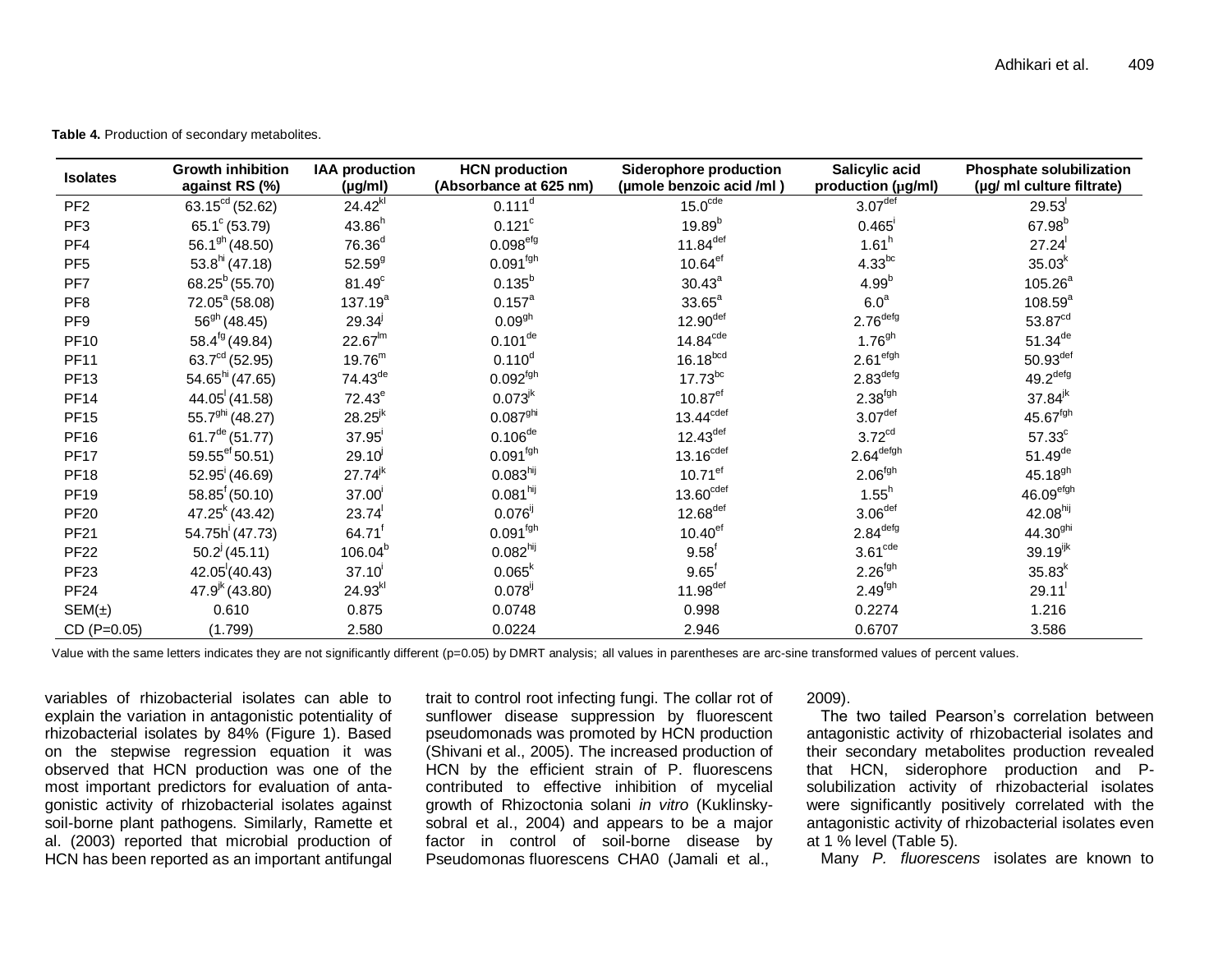

**Figure 1**. Relationship between HCN production and antagonistic potentiality of rhizobacterial isolates.

**Table 5.** Correlation matrix including all the 5 independent variables with the dependent variable (% Growth inhibition).

| <b>Parameter</b>      | Growth inhibition (%) |  |  |
|-----------------------|-----------------------|--|--|
| <b>IAA</b> production | 0.229                 |  |  |
| <b>HCN</b> production | $0.920**$             |  |  |
| Siderophore           | $0.765**$             |  |  |
| SA production         | 0.331                 |  |  |
| P-solubilization      | $0.724**$             |  |  |
| Growth inhibition (%) | 1.00                  |  |  |

\*\* Significant at 1% level of probability (P=0.01).

secrete fluorescent and yellow-green, water soluble siderophores under iron-limiting conditions (Rosales et al., 1993). Additionally, siderophore mediated competition for iron was shown to be major mechanism of antagonistic activity of fluorescent pseudomonads in the control of some parasitic fungi, limiting iron availability to them (Miethke and Marahiel, 2007). Rassouli et al. (2005) reported that 201 indigenous Pseudomonas spp. isolated from Iranian soils were sidrophore producers in CAS-agar medium.

To date, studies in biological control have focused mainly on fluorescent pseudomonads*,* producing fluorescent pigments and siderophores like pyoverdin (Haas and Defago, 2005), because of their metabolic versatility, their excellent root colonization ability and antimicrobial metabolites (O'Sullivan and O'Gara, 1992). Similarly, Kumar et al. (2000) reported that the *P. fluorescens* produced siderophores and antifungal metabolites which are involved in the control of phytopathogenic fungi. Salicylic acid (SA) production has been observed for several bacterial strains, and exogenously applied SA can induce resistance in many plant species. Fluorescent pseudo-omonads strains were known to produce salicylic acid (Dowling and O'Gara, 1994), and salicylic acid was a systemic signal molecule inducing disease resistance (Neuenschwander et al.,

1996). Salicylic acid produced by *P. fluorescens* in the rhizosphere is thought to be involved in ISR (Maurhofer et al., 1994). The results of this present investigation (Table 4) regarding SA production accounted to be ranged between 1.55 and 3.61 µg/ml, isolate PF-8 being the significantly highest producer (6.0 µg/ml) followed by PF-7 (4.99  $\mu$ g/ml), are in confirmation with the findings of Nagarajkumar et al. (2004) who reported that 14 strains of Pseudomonads could produce SA and its amount varied from 2 to 16 µg/ml.

Gupta et al. (2002) reported Pseudomonas sp. acted as a potent phosphate solublizer. Das et al. (2003) examined the tricalcium phosphate solubilizing activity of *P. fluorescens* and phosphate solubilizing pseudomonads are also reported to suppress damping-off disease in tomato caused by Pythium spp. (Srivastav et al., 2004). Likewise, in this present study, phosphate solubilization activity was noticed to be in the range of 27.24 to 108.59 µg/ml culture filtrate, PF-8 and 7 being the significantly greatest solubilizers. Thus from the above finding, it may be concluded that HCN, siderophore production and phosphate solubilizing activity were the three most important secondary metabolites significantly contributed towards the biocontrol potentialities of rhizobacteria.

# **Effect of rhizobacterial isolates on management of root rot disease of okra**

The data presented in Table 6 revealed that all the treatments were found to be significantly superior over control. Combination of seed treatment and soil application of PF-8 was found to be the most effective methods both in respect to minimizing the root and collar rot disease of okra (52.6% disease control) and obtaining the highest yield (30.8% enhancement of yield) (Table 6). The lowest collar rot disease severity of okra was obtained in case of seed plus soil application with carbendazim, however, it was found statistically at par with seed treatment plus soil application of PF-8. Similar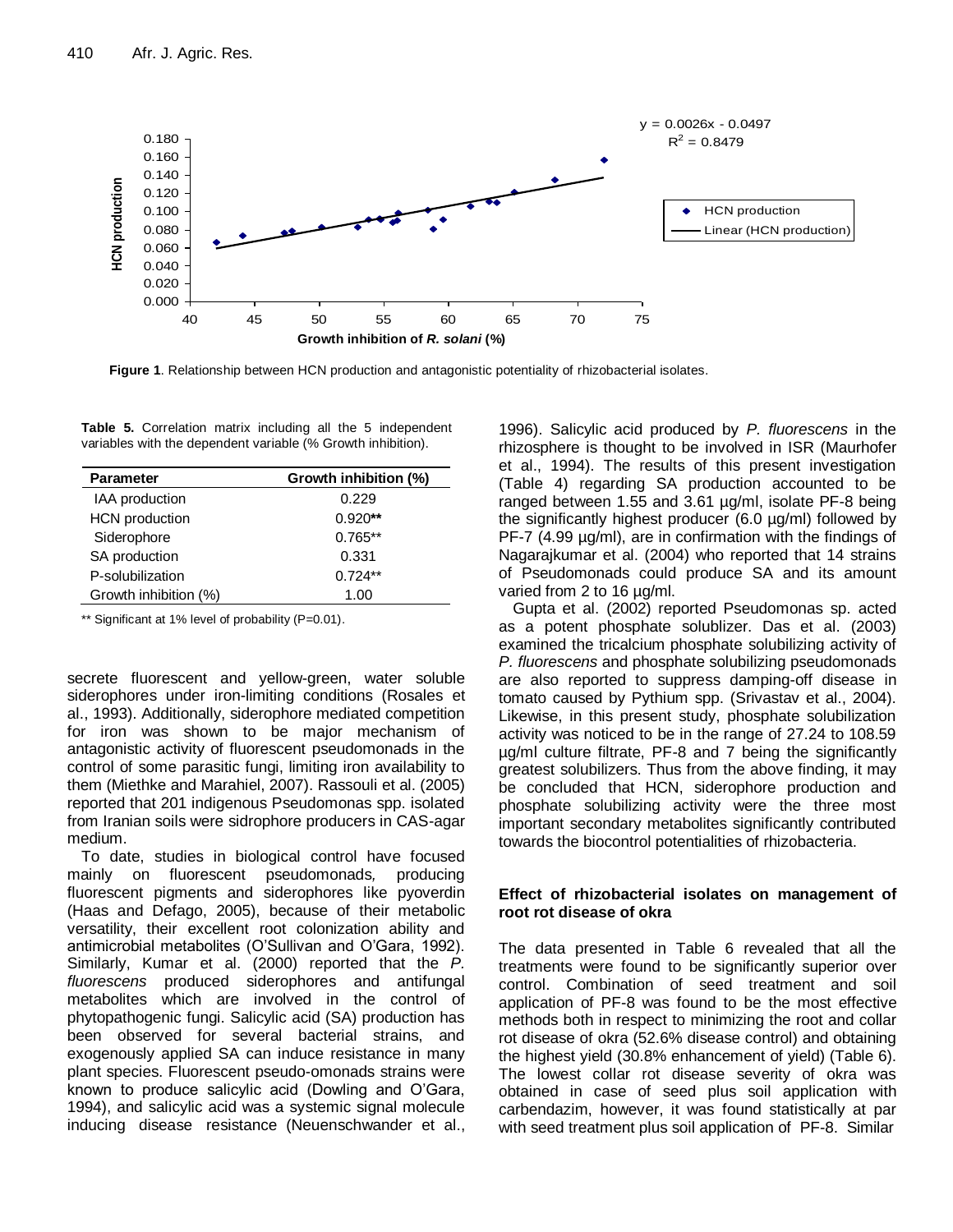| Table 6. Effect of different treatments on root rots disease and yield of okra. |  |  |
|---------------------------------------------------------------------------------|--|--|
|---------------------------------------------------------------------------------|--|--|

| <b>Treatments</b>                   | Disease incidence (%) | Disease reduction over control (%) | Yield              |
|-------------------------------------|-----------------------|------------------------------------|--------------------|
| T1: Seed treatment with PF-8        | $19.4^\circ$          | 31.93                              | 3.90 <sup>bc</sup> |
| T2: Soil application with PF-8      | $17.5^{d}$            | 38.71                              | $4.05^{ab}$        |
| $T3: T1+T2$                         | 13.3 <sup>e</sup>     | 52.63                              | 4.33 <sup>a</sup>  |
| T4: Seed treatment with carbendazim | $21.5^{b}$            | 24.68                              | $3.67^{\circ}$     |
| T5: Soil Treatment with carbendazim | $17.3^{d}$            | 39.30                              | $3.95^{bc}$        |
| $T6: T4+T5$                         | $13.1^e$              | 54.03                              | $4.15^{ab}$        |
| T7: Control                         | $28.5^a$              |                                    | 3.31 <sup>d</sup>  |
| SEM $(\pm)$                         | 0.1054                |                                    | 0.0525             |
| $CD$ at 5%                          | 0.3247                |                                    | 0.161              |

Value with the same letters indicates they are not significantly different (p=0.05) by DMRT analysis.

observation of plant disease management (Verticillium wilt) through the application of *Pseudomonas fluorescens* and *Pseudomonas putida,* was recorded by Mercado-Blanco et al. (2004). Bhatia et al. (2005) also reported the reduction of collar rot incident incited by Sclerotium rolfsii with seeds bacterization of fluorescent pseudomonads in sunflower. Several reports evidenced the crucial role of fluorescent Pseudomonads in soil suppressive to fusarium wilt (De Boer et al., 1999) and take-all disease caused by the phytopathogen fungus Gaeumanomyces graminis var. tritici (Weller, 2007).

Yield data presented in the Table 6, for all the treatments were found to be significantly superior over control. The significantly highest yield of okra was recorded in seed plus soil treatment with the native antagonist rhizobacterial PF-8. Similar observations of enhancement of yield were recorded by several workers. Improvement of yield with fluorescent pseudomonads was reported by Rao et al. (1999) in lentil and Ahmadzadeh et al. (2009) in bean.

#### **REFERENCES**

- Ahamad F, Ahmad I, Saghir KM (2005). Indole acetic acid production by the indigenous isolates of Azotobacter and fluorescent pseudomonas in the presence and absence of tryptophan. Turk. J. Biol. 29:29-34.
- Ahmadzadeh M, Tehrani AS (2009). Evaluation of fluorescent pseudomonads for palnt growth promotion, antifungal activity against Rhizoctonia solani on common bean, and biocontrol potential. Bio. Control. 48. 101-107. Alstrom S, Burns RG (1989). Cyanide production by rhizobacteria as a possible mechanism of plant growth inhibition. Biol. Fertil. Soils. 7: 232-238.
- Anandaraj M, Sarma YR (2003). The potential of PGPR in disease management of spices crops. In: 6<sup>th</sup> International PGPR workshops, 5-10 October 2003, Calicut, India.
- Arkhipova TN, Veselov SU, Melantiev AI, Marty NEV, Kudoyerova GR (2005). Ability of bacterium *Bacillus* to produce cytokinins and to influence the growth and endogenous hormone content of lettuce plants. Plant Soil 272:201-209.
- Asghar HN, Zahir ZA, Arshad M, Khaliq A (2002). Releationship between *in vitro* production of auxins by rhizobacteria and their growth promoting activities in *Brassica juncea* L. Biol. Fert. Soils 35:231-237.
- Bhatia S, Dubey RC, Maheshwari DK. (2005). Enhancement of plant growth and suppression of collar rot of sunflower caused by

*Sclerotium rolfsii* through characterizaiton. Curr. Microbiol. 45:323- 327.

- Bossis E (1995). Les *Pseudomonas fluorescents* de la rhizosphère : étude taxonomique et effets sur la croissance de la tomate et du maïs, de la germination à la levée, Thèse de doctorat, Université de Nantes, France. p.143.
- Bossis E, Lemanceau P, Latour X, Gardan L (2000). The taxonomy of *Pseudomonas fluorescens* and *Pseudomonas putida*: current status and need for revision. Agronomie 20:51-63.
- Das K, Katiyar V, Goel R (2003). P-solubilization potential of plant growth promoting *Pseudomonas* mutant at low temperature. Microbiol. Res. 158:559-562.
- De Boer M, Vander sluis I, Van loon LC, Bakker HM (1999). Combining fluorescent Pseudomonas spp. strains to enhance suppression of fusarium wilt of radish. European J. Plant Pathol. 105:201-210.
- Dowling DN, O'Gara F (1994). Metabolites of *Pseudomonas* involved in the biocontrol of plant disease. Tib Tech. 12:133-141.
- Freitas JR, Banerjee MR, Germida JJ (1997). Phosphate solubulizing bacteria enhance the growth and yield but not phosphorus uptake of canola (*Brassica napus* L). Biol. Fert. Soils 24:358-364.
- Glick BR (1995). The enhancement of plant growth by free living bacteria. Can. J. Microbiol. 41:109-114.
- Gordon SA, Weber RP (1951). Calorimetric estimation of indoleacetic acid. *Plant* growth-promoting rhizobacteria*.* Biocontrol. Sci. Technol. 11:557-574.
- Gupta A, Meyer JM, Goel R (2002). Development of heavy metal resistant mutants of phosphate solubilizing *Pseudomonas* sp. NBRI 4014 and their characterizaiton. Curr. Microbiol. 45:323-327.
- Gutierrez-Manero FJ, Ramos-Solano B, Probanza A, Mehouachi J, Tadeo FR, Talon M (2001). The plant growth-promoting rhizobacteria *Bacillus licheniformis* produce high amounts of physiologically active gibberillins. Physiologia Plantarum 111:206-211.
- Haas D, Défago G (2005). Biological control of soil-borne pathogens by fluorescent pseudomonads. Nature Rev. Microbiol. 3:307–319.
- Jamali F, Sharifi-tehrani A, Lutz MI, Maurhofer M (2009). Influence of host plant genotype, presence of a pathogen, and coinoculation with Pseudomonas fluorescens strains on the rhizosphere expression of hydrogen cyanide- and 2,4 diacetylphloroglucinol biosynthetic genes in P. fluorescens biocontrol strain CHA0. Microb. Ecol. 57:267-275.
- Hamer C, Thompson T (1957). Vegetable Crops. McGraw Hill Co., Inc. N. X. Toronto, London.
- ISTA (1966). International Rules of Seed Testing; Proc. Int. Seed. Test. Assoc. 32:565-589.
- Joo GJ, Kim YM, Lee KIJ, Song S, Rhee IK (2004). Growth promotion of red pepper seedlings and the production of gibberellins by *Bacillus cereus*, *Bacillus macroides, Bacillus pumilus*. Biotechnol. Lett. 26:487-491.
- Karnwal A (2009). Production of indole acetic acid by fluorescent pseudomonas in the presence of L-tryptophan and rice root exudates. J. Plant Pathol. 91(1):61-63.
- King EO, Ward MK, Rany DE (1954). Two simple media for the demonstration of pyocyanin and Xuorescein. J. Lab. Clin. Med.